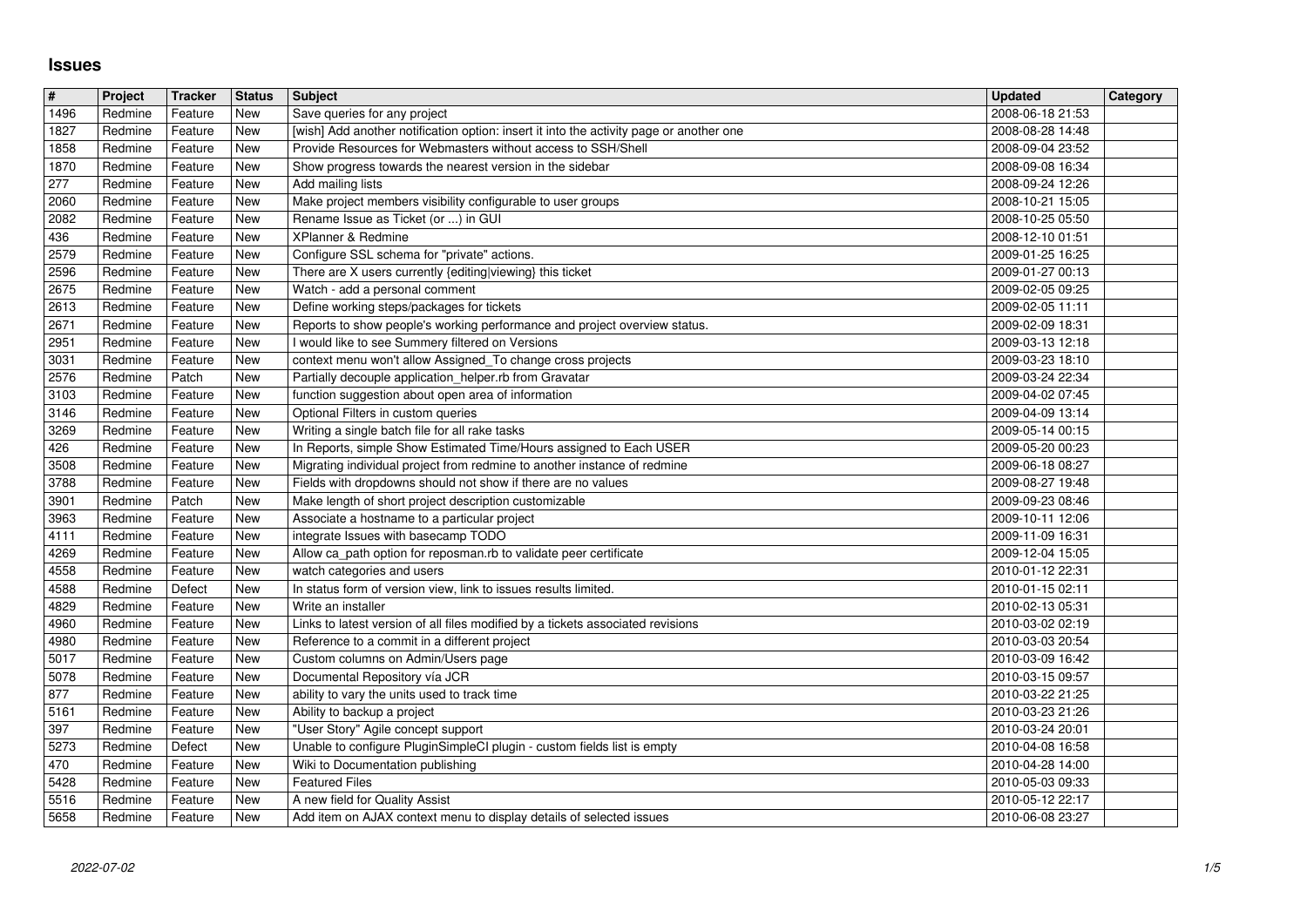| $\overline{\mathbf{H}}$ | Project            | Tracker<br>Feature | <b>Status</b>     | <b>Subject</b>                                                                                                                                                        | <b>Updated</b>                       | Category |
|-------------------------|--------------------|--------------------|-------------------|-----------------------------------------------------------------------------------------------------------------------------------------------------------------------|--------------------------------------|----------|
| 513<br>5799             | Redmine<br>Redmine | Feature            | New<br>New        | Different behavior for deployments or users with only one project<br>Add user management and group management permissions                                             | 2010-06-18 23:29<br>2010-07-01 15:44 |          |
| 5825<br>5836            | Redmine<br>Redmine | Feature<br>Feature | New<br>New        | Fine grained permissions - per project<br>Add "edit subject" (rename) function to context menu                                                                        | 2010-07-06 15:21<br>2010-07-08 03:52 |          |
| 4826                    | Redmine            | Feature            | New               | picker needed to find id's of related issues and projects etc                                                                                                         | 2010-07-08 17:53                     |          |
| 3048                    | Redmine            | Feature            | New               | Central Wiki, FAQ, Documents, etc. for different Projects                                                                                                             | 2010-07-21 19:21                     |          |
| 5938<br>5955            | Redmine<br>Redmine | Feature<br>Feature | New<br>New        | Project Page Viewing and Collapsing of Subprojects<br>Hooks should provide all controller instance variables by default                                               | 2010-07-26 15:14<br>2010-07-27 06:44 |          |
| 6211<br>6212            | Redmine<br>Redmine | Feature<br>Feature | New<br><b>New</b> | Make WikiWords and acronyms as wiki links                                                                                                                             | 2010-08-25 17:04<br>2010-08-25 17:12 |          |
| 6214                    | Redmine            | Feature            | New               | Page synonyms<br>Page name expansion for links                                                                                                                        | 2010-08-25 17:25                     |          |
| 6213<br>6062            | Redmine<br>Redmine | Feature<br>Feature | <b>New</b><br>New | Common acronym definition<br>Meeting tracker                                                                                                                          | 2010-08-25 17:28<br>2010-08-26 18:24 |          |
| 6360                    | Redmine            | Feature            | New               | Title attributes for major interface elements                                                                                                                         | 2010-09-10 20:09                     |          |
| 6321<br>6367            | Redmine<br>Redmine | Feature<br>Feature | New<br>New        | Plugin web interface and web installation<br>Shorten links to tickets in comments to #1234 format on save                                                             | 2010-09-11 09:52<br>2010-09-12 06:39 |          |
| 6369                    | Redmine            | Feature            | New               | Add custom format field type that is Resolvers                                                                                                                        | 2010-09-12 06:51                     |          |
| 6380<br>6366            | Redmine<br>Redmine | Feature<br>Feature | New<br>New        | filter in report<br>Due date on an issue should follow the associated release due date if it exists                                                                   | 2010-09-13 14:32<br>2010-09-14 11:33 |          |
| 2646                    | Redmine            | Feature            | New               | Having a dynamic sitemaps file for search robots scanning                                                                                                             | 2010-09-26 13:46                     |          |
| 6535<br>6583            | Redmine<br>Redmine | Feature<br>Defect  | New<br>New        | Issue "Other Comments" Field<br>Separate non-subURI Redmine instances on the same machine cannot be logged into at once                                               | 2010-09-29 21:02<br>2010-10-06 03:37 |          |
| 6468                    | Redmine            | Defect             | New               | wrong update query in Issue model                                                                                                                                     | 2010-10-11 12:39                     |          |
| 6671<br>6665            | Redmine<br>Redmine | Defect<br>Feature  | New<br>New        | In version detail page of a project that has sub-projects when you click on a category of a sub-project it opens a wrong page<br>Copy member settings between project | 2010-10-14 13:43<br>2010-10-14 14:42 |          |
| 6662                    | Redmine            | Defect             | New               | JavaScript is not minified for production use                                                                                                                         | 2010-10-14 17:43                     |          |
| 6643<br>5420            | Redmine<br>Redmine | Feature<br>Feature | New<br><b>New</b> | real priorities<br>User support helper script                                                                                                                         | 2010-10-25 16:14<br>2010-10-25 16:58 |          |
| 4580                    | Redmine            | Patch              | <b>New</b>        | Run rake db:schema:dump after rake db:migrate_plugins                                                                                                                 | 2010-10-25 17:03                     |          |
| 6807<br>6808            | Redmine<br>Redmine | Patch<br>Feature   | New<br>New        | internal hostname included in back_url<br>first class citizenry for all types of fields in Redmine                                                                    | 2010-11-02 19:17<br>2010-11-02 19:31 |          |
| 6917                    | Redmine            | Defect             | New               | respond_to_without_attributes? does not work from runner                                                                                                              | 2010-11-16 20:24                     |          |
| 6951<br>6701            | Redmine<br>Redmine | Defect<br>Feature  | New<br>New        | Context Menu Broken on Mac<br>Split the Enumerations admin panel to separate panels                                                                                   | 2010-11-24 16:04<br>2010-11-27 00:40 |          |
| 7105                    | Redmine            | Feature            | New               | Popup menu for the Projects link                                                                                                                                      | 2010-12-13 22:39                     |          |
| 7110<br>7109            | Redmine<br>Redmine | Feature<br>Feature | New<br>New        | Api documentation tab<br>how to assign role for user while registering?                                                                                               | 2010-12-14 15:41<br>2010-12-14 19:50 |          |
| 7151                    | Redmine            | Defect             | New               | Custom Queries are not working when copied between projects                                                                                                           | 2011-01-07 05:35                     |          |
| 5391<br>7204            | Redmine<br>Redmine | Feature<br>Patch   | New<br>New        | progression of versions *per* *branch*<br>Caching of public pages, requested from anonymous users (10x - 20x speed improvements)                                      | 2011-01-07 18:24<br>2011-01-10 00:49 |          |
| 6058                    | Redmine            | Feature            | New               | better sub project support                                                                                                                                            | 2011-01-18 20:48                     |          |
| 6059<br>7388            | Redmine<br>Redmine | Feature<br>Feature | New<br>New        | Global links<br>Add option in textarea to use tab to insert tab character in Description                                                                              | 2011-01-18 20:49<br>2011-01-20 13:24 |          |
|                         |                    |                    |                   |                                                                                                                                                                       |                                      |          |
|                         |                    |                    |                   |                                                                                                                                                                       |                                      |          |
|                         |                    |                    |                   |                                                                                                                                                                       |                                      |          |
|                         |                    |                    |                   |                                                                                                                                                                       |                                      |          |
|                         |                    |                    |                   |                                                                                                                                                                       |                                      |          |
|                         |                    |                    |                   |                                                                                                                                                                       |                                      |          |
|                         |                    |                    |                   |                                                                                                                                                                       |                                      |          |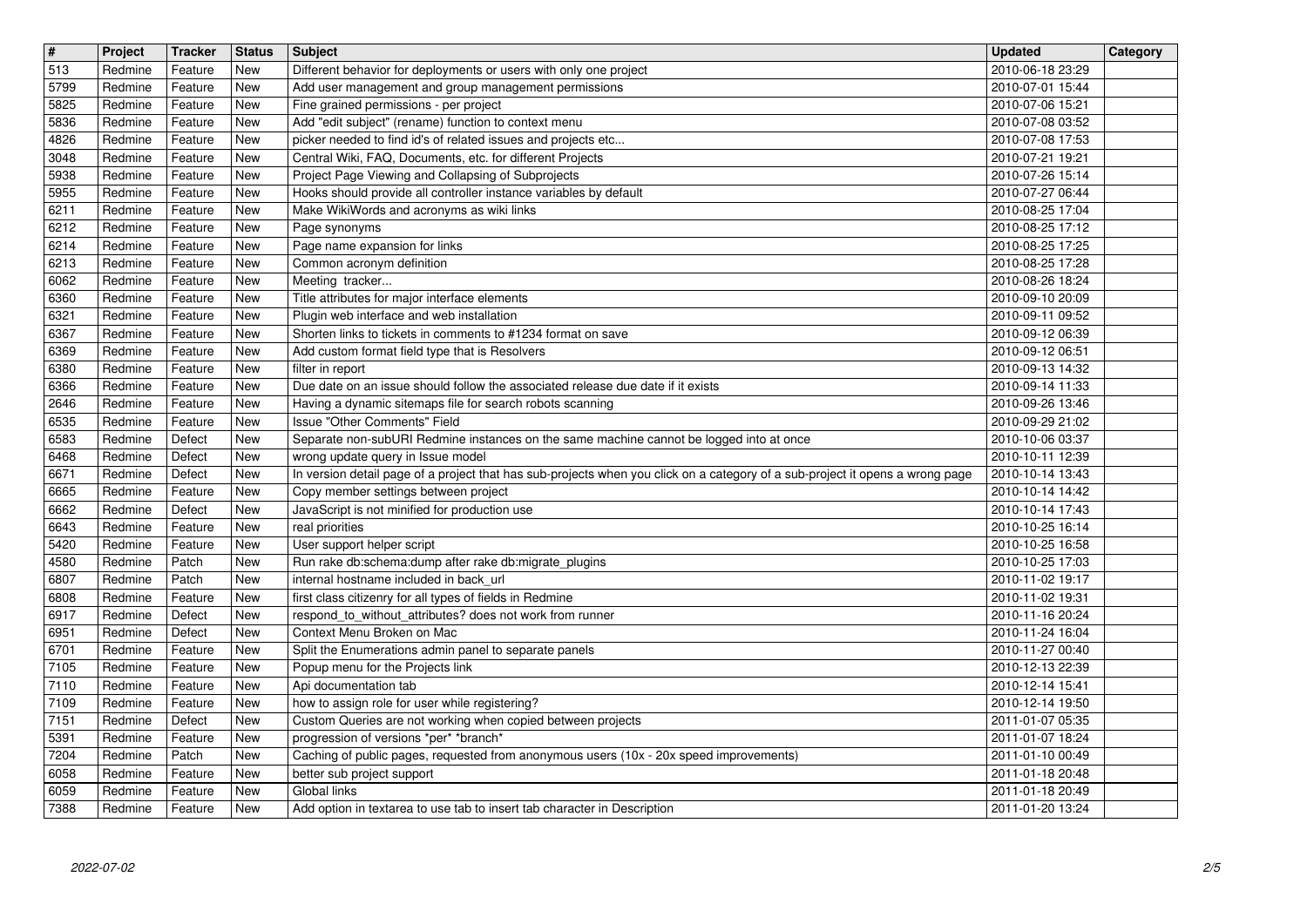| $\sqrt{t}$<br>7441 | Project<br>Redmine | Tracker<br>Feature | <b>Status</b><br>New | <b>Subject</b>                                                                                                                      | <b>Updated</b>                       | Category |
|--------------------|--------------------|--------------------|----------------------|-------------------------------------------------------------------------------------------------------------------------------------|--------------------------------------|----------|
| 7558               | Redmine            | Feature            | New                  | Need of charts bugs report<br>Built-in critical data backup                                                                         | 2011-01-25 18:19<br>2011-02-06 02:49 |          |
| 3505<br>6805       | Redmine<br>Redmine | Feature<br>Feature | New<br>New           | <b>Risk Management</b><br>add non-ambiguous ISO-ordered date/time formatting                                                        | 2011-02-10 00:11<br>2011-02-14 18:36 |          |
| 7617               | Redmine            | Feature            | New                  | Replicating a redmine instance geographically across continents                                                                     | 2011-02-15 07:24                     |          |
| 1824<br>7972       | Redmine<br>Redmine | Feature<br>Feature | New<br>New           | Pastebin<br>Include SSL configuration in default setup procedure                                                                    | 2011-03-04 21:05<br>2011-03-23 18:54 |          |
| 5640               | Redmine            | Feature            | New                  | Write access to the repository. Or the link between the repository and the other sections.                                          | 2011-03-29 12:55                     |          |
| 5483<br>8109       | Redmine<br>Redmine | Feature<br>Patch   | New<br><b>New</b>    | Change subtask view<br>Support for global permissions in acts_as_attachable                                                         | 2011-04-03 11:17<br>2011-04-08 23:09 |          |
| 3895<br>5537       | Redmine<br>Redmine | Feature<br>Feature | New<br>New           | CSS class "selected" should be assigned to selected items in the top-menu<br>Simplify Wiki cross-page linking                       | 2011-04-09 18:54<br>2011-05-06 10:46 |          |
| 8567               | Redmine            | Feature            | New                  | Move to capistrano for automation of installation/upgrade                                                                           | 2011-06-09 02:46                     |          |
| 8598<br>8657       | Redmine<br>Redmine | Feature<br>Defect  | New<br>New           | links to email for any user<br>CSV export fails when issue has too much text                                                        | 2011-06-16 17:13<br>2011-06-21 14:24 |          |
| 561<br>8595        | Redmine<br>Redmine | Feature<br>Feature | New<br>New           | Invites<br>Standards Adoption / Contribution                                                                                        | 2011-07-13 18:26<br>2011-07-14 18:20 |          |
| 8837               | Redmine            | Defect             | <b>New</b>           | RSS feed reports anonymus and the correct (named) user is in the changeset                                                          | 2011-07-18 17:43                     |          |
| 8966<br>9138       | Redmine<br>Redmine | Feature<br>Defect  | New<br><b>New</b>    | Support for keyword substitution in SVN<br>db:encrypt used "can't convert nil into String" "undefined method `destroy' for {}:Hash" | 2011-08-11 16:26<br>2011-08-29 10:39 |          |
| 9133<br>9319       | Redmine<br>Redmine | Feature<br>Patch   | New<br>New           | improve error message about missing priority field<br>Prevent passing :label option to HTML tag in TabularFormBuilder               | 2011-08-29 19:39<br>2011-09-26 14:16 |          |
| 3428               | Redmine            | Feature            | New                  | Need AJAX Based Issue Addition                                                                                                      | 2011-11-04 19:59                     |          |
| 9604<br>2460       | Redmine<br>Redmine | Feature<br>Feature | New<br>New           | Make project name in Actvity stream items as link<br>List files on version page                                                     | 2011-11-21 06:20<br>2011-11-22 23:52 |          |
| 3603<br>9881       | Redmine<br>Redmine | Feature<br>Defect  | New<br>New           | Add a way to change issue start-/due dates directly from the issue list<br>View 1st diff: Rendering common/error (404)              | 2011-11-24 20:29<br>2011-12-27 13:44 |          |
| 10014              | Redmine            | Defect             | New                  | Problem with issue updates through feeds                                                                                            | 2012-01-17 15:12                     |          |
| 10012<br>10011     | Redmine<br>Redmine | Defect<br>Feature  | New<br>New           | Press EDIT in repository in last SVN version doesn't show any page<br>Ability to mark the current task                              | 2012-01-21 10:57<br>2012-01-23 13:03 |          |
| 10058<br>10076     | Redmine<br>Redmine | Feature<br>Defect  | New<br>New           | Hide list of members<br>Query browser bookmarks fail if not logged in.                                                              | 2012-01-26 12:45<br>2012-01-27 14:05 |          |
| 9811               | Redmine            | Defect             | New                  | SaveFileDialog popsup on various links                                                                                              | 2012-01-30 12:18                     |          |
| 10188<br>10203     | Redmine<br>Redmine | Feature<br>Feature | New<br>New           | Add new frame section to Overview tab<br>Limit the amount of data returned by scm diff commands                                     | 2012-02-09 18:17<br>2012-02-10 22:02 |          |
| 10271<br>10307     | Redmine<br>Redmine | Feature<br>Feature | New<br>New           | HTML5 Offline support<br>Enable tracking of external bugs                                                                           | 2012-02-18 13:52<br>2012-02-23 14:14 |          |
| 10408              | Redmine            | Feature            | New                  | Support More Hyperlink Protocols in the Wiki Formatter (textile/formatter.rb)                                                       | 2012-03-08 19:02                     |          |
| 10418<br>10453     | Redmine<br>Redmine | Feature<br>Feature | New<br>New           | Issue mapping (external issues and data import/export)<br>Add revision-management for file uploads                                  | 2012-03-10 22:13<br>2012-03-15 15:48 |          |
| 10475              | Redmine            | Feature            | New                  | Installation script                                                                                                                 | 2012-03-18 11:46                     |          |
| 5916<br>10499      | Redmine<br>Redmine | Feature<br>Feature | New<br>New           | Redmine Federation: interlinking between "joined" redmine installations<br>Ability to add caption to an exported visualization      | 2012-03-19 14:10<br>2012-03-20 20:05 |          |
|                    |                    |                    |                      |                                                                                                                                     |                                      |          |
|                    |                    |                    |                      |                                                                                                                                     |                                      |          |
|                    |                    |                    |                      |                                                                                                                                     |                                      |          |
|                    |                    |                    |                      |                                                                                                                                     |                                      |          |
|                    |                    |                    |                      |                                                                                                                                     |                                      |          |
|                    |                    |                    |                      |                                                                                                                                     |                                      |          |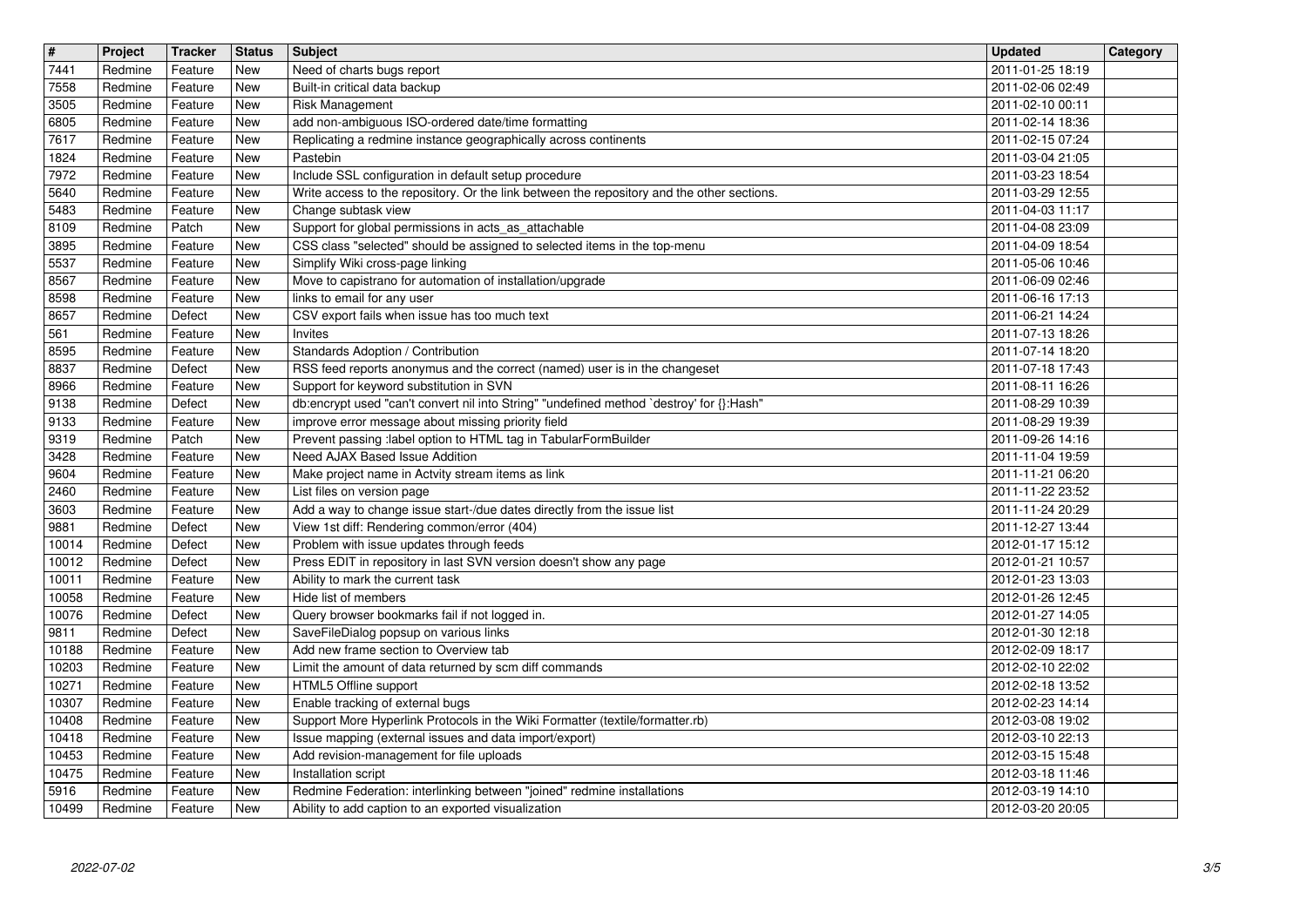| $\overline{\mathbf{H}}$<br>10573 | Project<br>Redmine | Tracker<br>Feature | <b>Status</b><br>New     | <b>Subject</b><br>Excel2Wiki                                                                                                             | <b>Updated</b><br>2012-03-30 14:59   | Category |
|----------------------------------|--------------------|--------------------|--------------------------|------------------------------------------------------------------------------------------------------------------------------------------|--------------------------------------|----------|
| 10578                            | Redmine            | Defect             | New                      | Test case test_index_grouped_by_date (documents_controller_test.rb) fails depending upon local timezone.                                 | 2012-04-01 07:49                     |          |
| 10592<br>10589                   | Redmine<br>Redmine | Feature<br>Defect  | New<br>New               | Ability to Sync with Mac OS X Address Book Server via Carddav<br>Auto change my account by another one                                   | 2012-04-03 13:22<br>2012-04-09 12:00 |          |
| 11442                            | Redmine            | Feature<br>Feature | New                      | Watch changes on folders or files                                                                                                        | 2012-07-18 23:35                     |          |
| 11654<br>11656                   | Redmine<br>Redmine | Feature            | New<br>New               | Restrict some roles per issue category<br>Resources in Redmine                                                                           | 2012-08-19 20:11<br>2012-08-20 11:14 |          |
| 11808<br>6231                    | Redmine<br>Redmine | Feature<br>Feature | New<br>New               | Requiring submitter to select an issue type<br>Version dependent to a subproject Version                                                 | 2012-09-10 23:09<br>2012-09-28 19:05 |          |
| 11657                            | Redmine            | Defect             | New                      | Filters not save for a custom query                                                                                                      | 2012-10-04 16:39                     |          |
| 12023<br>11848                   | Redmine<br>Redmine | Feature<br>Feature | New<br>New               | Verify workflow to the user "assign to"<br>Email in group                                                                                | 2012-10-04 21:49<br>2012-10-10 08:35 |          |
| 11058<br>2389                    | Redmine<br>Redmine | Defect<br>Feature  | New<br>New               | Run Redmine in a sub directory results in "No route matches"<br>Standard and custom issue fields should have a description/tooltip       | 2012-10-15 11:03<br>2012-10-23 13:50 |          |
| 683                              | Redmine            | Feature            | New                      | Cross project reporting                                                                                                                  | 2012-10-27 23:04                     |          |
| 1137<br>1823                     | Redmine<br>Redmine | Feature<br>Feature | New<br>New               | Project version<br>Yes/No Vote for "Can replicate issue?"                                                                                | 2012-10-27 23:09<br>2012-10-28 19:08 |          |
| 466<br>1024                      | Redmine<br>Redmine | Feature<br>Feature | New<br>New               | Add Contact database for all Redime site<br>Remove unneeded .js files to speed page load                                                 | 2012-10-30 18:10<br>2012-10-30 21:32 |          |
| 3995                             | Redmine            | Feature            | New                      | Upgrade to "Files" module                                                                                                                | 2012-11-15 23:11                     |          |
| 12436<br>12546                   | Redmine<br>Redmine | Feature<br>Feature | New<br>New               | Provide a contact form to contact users - especially ones with hidden email addresses<br>Relate issues inside a project with subprojects | 2012-11-24 22:21<br>2012-12-09 10:15 |          |
| 11434<br>12669                   | Redmine<br>Redmine | Feature<br>Defect  | New<br>New               | allow use autodetected host_name<br>Filter preset does not save "projects" filter settings                                               | 2012-12-14 10:53<br>2012-12-23 15:57 |          |
| 12766                            | Redmine            | Feature            | New                      | Enable arrays and watcher in query column_content                                                                                        | 2013-01-08 14:36                     |          |
| 12804<br>4548                    | Redmine<br>Redmine | Feature<br>Patch   | New<br>New               | Combine js and css into a single file, and use html5 async attribute<br>please pull in debian branch                                     | 2013-01-11 00:18<br>2013-01-13 21:04 |          |
| 373<br>12944                     | Redmine<br>Redmine | Feature<br>Feature | New<br><b>New</b>        | Graphical slider for setting "% Done" field<br>Displaying users by Groups                                                                | 2013-01-15 11:04<br>2013-01-23 09:29 |          |
| 12966                            | Redmine            | Feature            | New                      | Cross-connection of Modules                                                                                                              | 2013-01-24 11:05                     |          |
| 13056<br>13068                   | Redmine<br>Redmine | Feature<br>Patch   | <b>New</b><br><b>New</b> | Add more option on related issues filters<br>Allow plugins to generate test coverage reports on MRI 1.9                                  | 2013-02-01 11:25<br>2013-02-15 23:44 |          |
| 2181<br>13290                    | Redmine<br>Redmine | Feature<br>Defect  | New<br>New               | Display more statistics about a user on the account page                                                                                 | 2013-02-18 04:33<br>2013-02-26 10:26 |          |
| 13334                            | Redmine            | Feature            | New                      | Internal Error instead login screen when anonymous user is redirected to wiki page<br>Custom Fields mod. before commit to db             | 2013-03-01 19:16                     |          |
| 374<br>13189                     | Redmine<br>Redmine | Feature<br>Defect  | New<br>New               | Support for milestones/iterations as part of projects<br>Redmine version in trunk should be based on next major release                  | 2013-03-07 12:22<br>2013-03-11 20:26 |          |
| 13484                            | Redmine<br>Redmine | Defect<br>Feature  | New<br><b>New</b>        | restricted access folder in a redmine project                                                                                            | 2013-03-15 13:49                     |          |
| 1166<br>2709                     | Redmine            | Feature            | New                      | broadcast<br>Modify default values                                                                                                       | 2013-03-18 05:56<br>2013-03-18 07:53 |          |
| 2880<br>3197                     | Redmine<br>Redmine | Feature<br>Feature | New<br>New               | Possibility to know if an issue has been read by assignee<br>DateStatusChanged                                                           | 2013-03-18 13:59<br>2013-03-18 15:20 |          |
| 3487                             | Redmine            | Feature            | New                      | Downloadable files on another host                                                                                                       | 2013-03-18 15:31                     |          |
|                                  |                    |                    |                          |                                                                                                                                          |                                      |          |
|                                  |                    |                    |                          |                                                                                                                                          |                                      |          |
|                                  |                    |                    |                          |                                                                                                                                          |                                      |          |
|                                  |                    |                    |                          |                                                                                                                                          |                                      |          |
|                                  |                    |                    |                          |                                                                                                                                          |                                      |          |
|                                  |                    |                    |                          |                                                                                                                                          |                                      |          |
|                                  |                    |                    |                          |                                                                                                                                          |                                      |          |